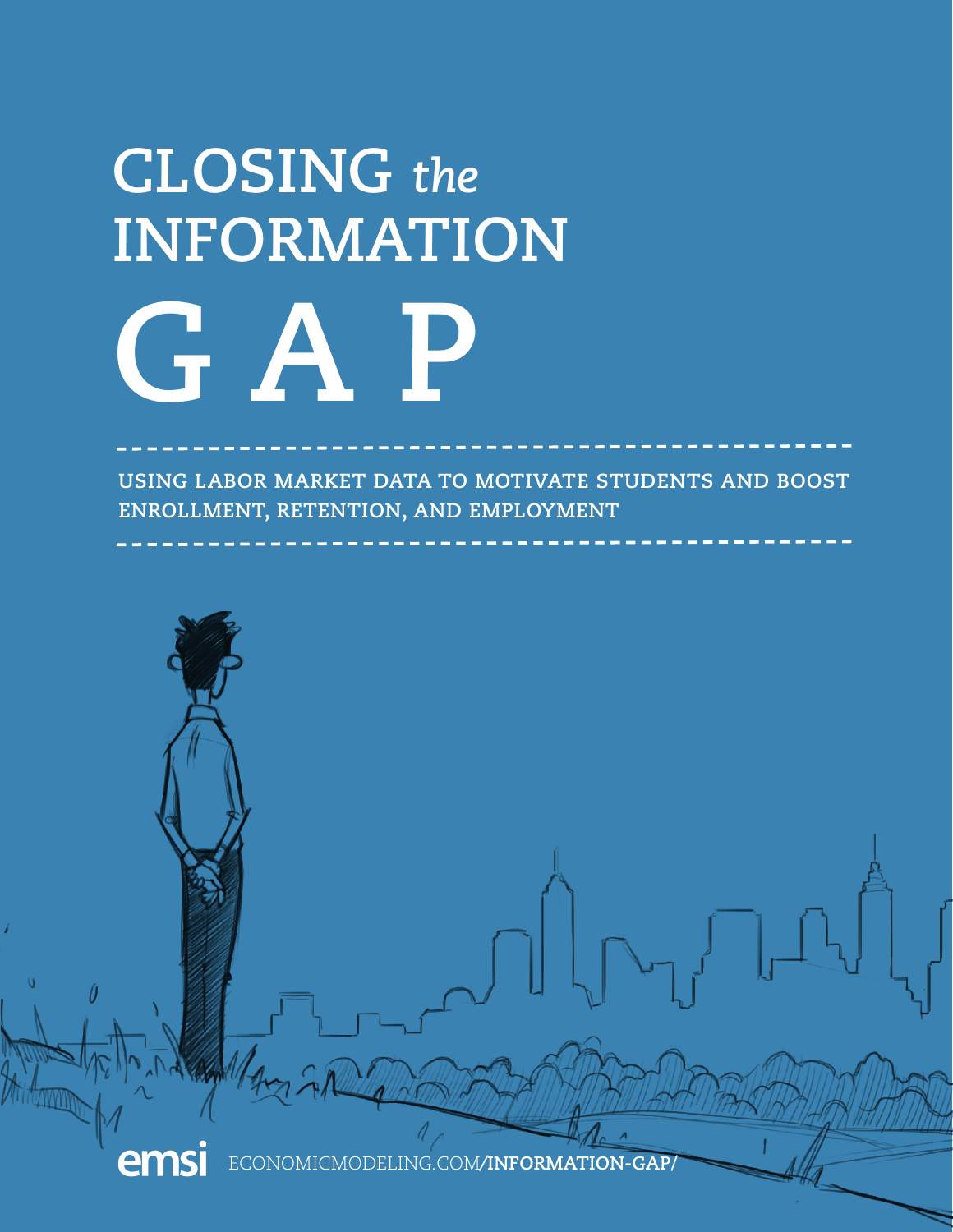## **SUMMARY**

*The United States is facing an information gap. Young people are struggling to connect their aspirations to the labor market and to the necessary education. In this report, we address how this information gap is causing students and their parents to question the value of education and how these concerns create enrollment and retention challenges for higher education institutions.*

*To do this, we call attention to case studies that demonstrate how higher education professionals have successfully met these challenges through the use of technology and transparent data. When students can visualize the connection between education and solid labor market outcomes in their region, they stay motivated; enrollment, retention, and student success improve; and labor market needs are more likely to be met.*

## **CONTENTS**



#### **Contact Rob Sentz for more information:** *rob@economicmodeling.com, 208-892-5587.*

THIS REPORT WAS PRODUCED BY ECONOMIC MODELING SPECIALISTS INTL., A CAREERBUILDER COMPANY. EMSI TURNS LABOR MARKET DATA INTO USEFUL INFORMATION THAT HELPS ORGANIZATIONS UNDERSTAND THE CONNECTION BETWEEN ECONOMIES, PEOPLE, AND WORK. USING SOUND ECONOMIC PRINCIPLES AND GOOD DATA, WE BUILD USER-FRIENDLY SERVICES THAT HELP EDUCATIONAL INSTITUTIONS, WORKFORCE PLANNERS, AND REGIONAL DEVELOPERS (SUCH AS WORKFORCE BOARDS, ECONOMIC DEVELOPMENT OFFICES, CHAMBERS OF COMMERCE, AND UTILITIES) BUILD A BETTER WORKFORCE AND IMPROVE THE ECONOMIC CONDITIONS IN THEIR REGIONS.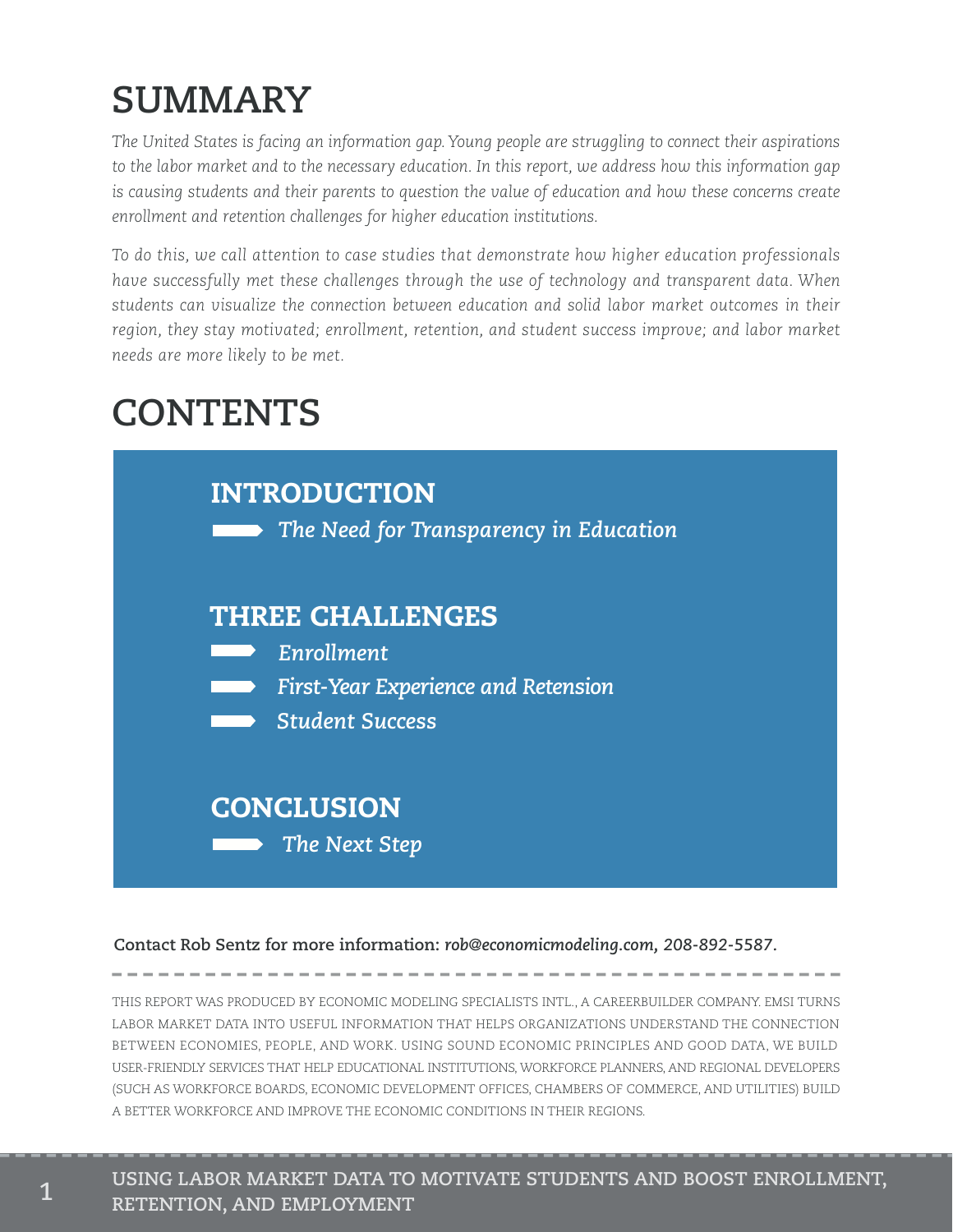## **INTRODUCTION**

You've heard the question before: Will I have massive debt and no career if I enroll? Today's high school- and college-age students are not confident that the skills they'll learn in college have real-world value. After watching their older brothers and sisters settle for jobs that don't require the degrees they've spent time and money to earn, young people have a hard time believing that a degree will lead to a fulfilling, financially-sustaining career. As described in a recent *New York Times* article, "Many students arrive with the notion that a college education is essential but remain unconvinced that what they will learn during the course of their studies is equally so."<sup>1</sup> Student enrollment, retention, and success are suffering and higher ed institutions everywhere are facing enormous challenges.

Dealing with these challenges begins with clearing up a fundamental misunderstanding about the role of higher education in the workforce. Christopher B. Nelson, President of St. John's College in Annapolis, argues that "education and economics are essentially incompatible," and of course, certain aspects of his claim are true. $^2\,$  Education has many benefits that are not labor market or economically motivated, such as the maturation of young people and the development of a sense of self and place in society. And, as Wharton management professor Peter Cappelli points out, education itself is not a great vehicle for job training.<sup>3</sup>

However, students are undeniably motivated by economics when they pursue higher education. As President Obama recently noted, "You came to college to learn about the world, and to engage with new ideas, and to discover the things you are passionate about.… But you're also here, now more than ever, because a college degree is the surest ticket to the middle class. It is the key to getting a good job that pays a good income."4 According to the Higher Education Research Institute at UCLA, over 88% of incoming freshmen are going to college because they want successful careers—a noticeably larger share than in the mid-2000s.5



#### **Trends of Reasons for Deciding to go to College**

**Source: Higher Education Research Institute, UCLA**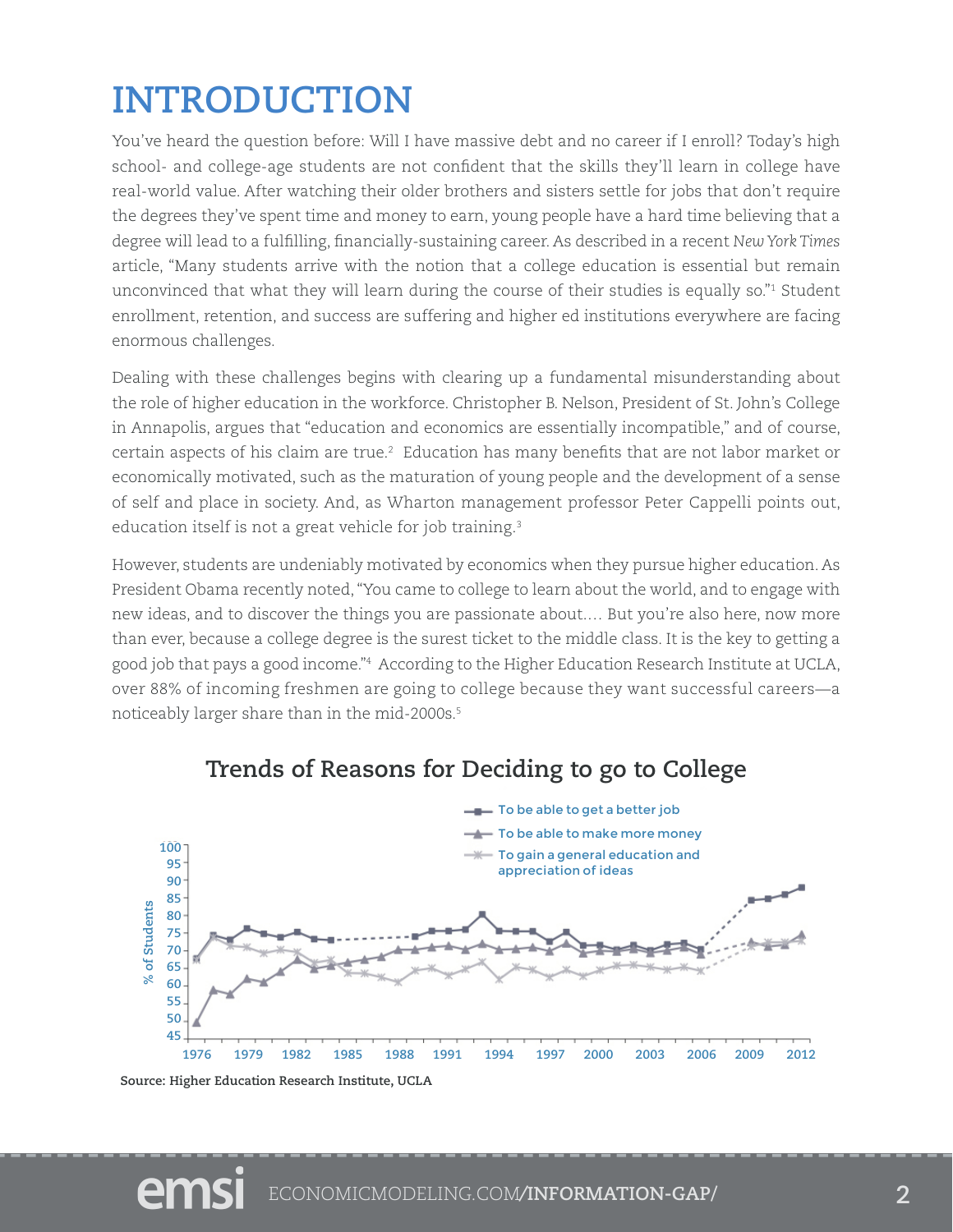Further, Noel-Levitz's research shows that economics is a huge factor for both parents and students evaluating postsecondary education institutions. According to its 2014 study, prospective students and parents hunt for two primary things on any college website: (1) academic program listings and (2) cost, with scholarships and financial aid falling closely behind. $^{\circ}$ 



**Content Priorities for a College Website**

*(Participants were asked for their top 3 priorities; partial results below)*

All across the country, the cost of education is at an all-time high, and students are less willing to go into debt. They (and their parents) want to know that there will be a positive return on their investment, and nearly all higher education institutions are being asked questions about how well their programs and curricula line up with what employers need.

So how can educators respond? What must parents and students know in order to feel confident in their decisions?

#### *THE NEED FOR TRANSPARENCY IN EDUCATION*

Education and the labor market do in fact relate to one another, whether broadly or narrowly, and talking openly about this relationship builds trust. In this report, we hope to clarify how the massive amount of relevant data available in the US can educate students and parents.

We want to start by introducing Career Coach, a service that helps educators guide students through strategic decisions about which careers are right for them and how those opportunities relate to education. Over the past six years, 130 higher ed institutions across the United States have used Career Coach to relate their educational programs to data for 800-plus occupations, which represent over 150 million jobs. This is the key connection that young people need in order to make better decisions.

**Source: Noel-Levitz.** *See source for additional data on academic program details, housing details, enrollment/***ad***missions information, and student life information.*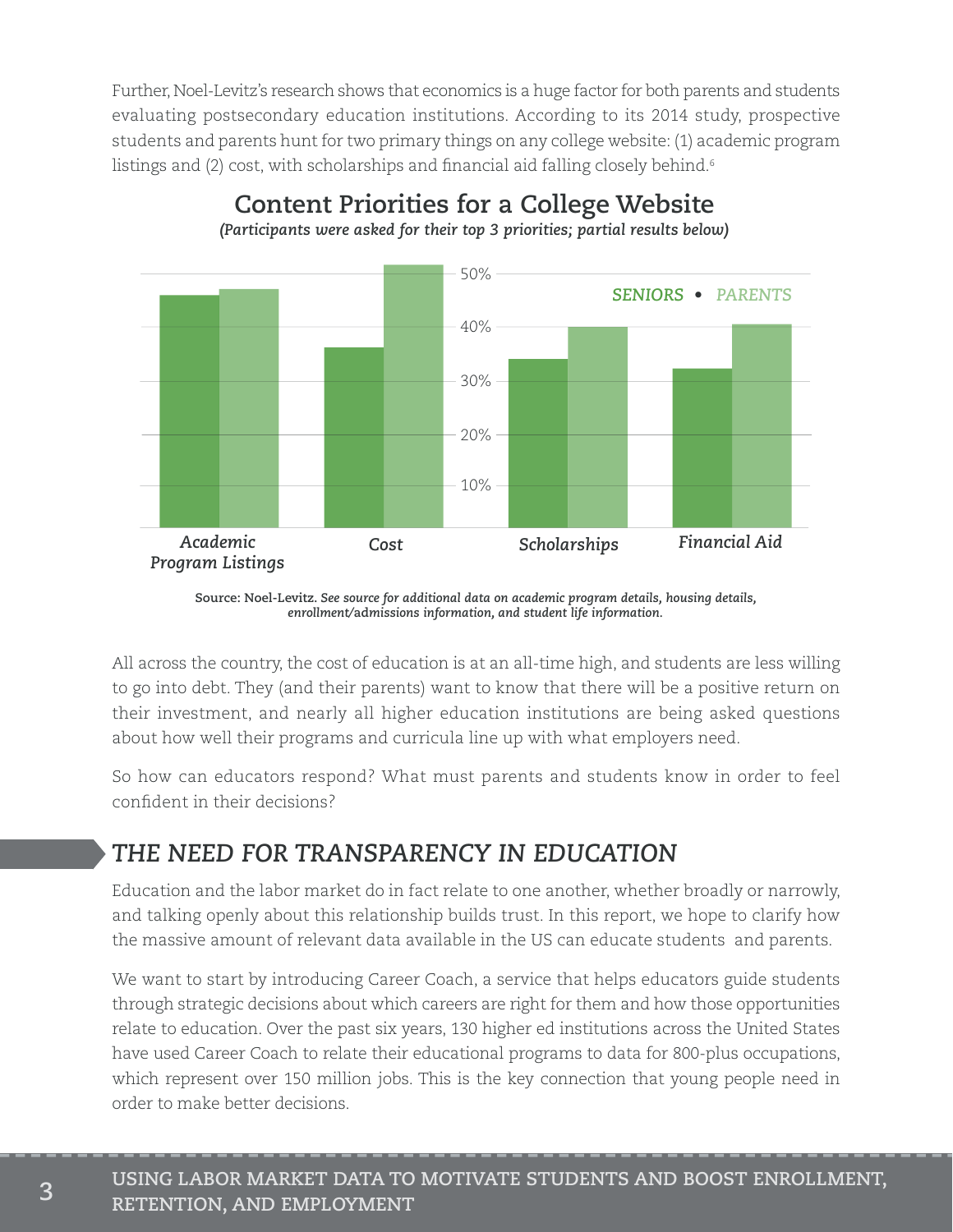Designed to match a college or university's individual brand and website, Career Coach feels familiar to students and offers powerful data to help you guide them through their education to their career aspirations. In addition, EMSI trains college and university staff to know the data inside and out, so that you can thoroughly answer their questions.

This report highlights the innovative ways that many higher education institutions have embraced Career Coach to build trust and improve enrollment, retention, and student success. One of the things you'll quickly note is that the vast majority of these case studies feature community and technical colleges. Due to their core missions, community and technical colleges have been more regionally focused and employer-driven than their four-year counterparts, and, because they are largely accustomed to explaining how their programs relate to labor market needs, they have been using such analysis for the better part of 20 years. That said, a growing number of four-year institutions are also strengthening their labor market connections.

Regardless of where you fall on this spectrum, we are eager to partner with you to help answer questions like this one, asked by a concerned father in the documentary film *The Ivory Tower*: "Is my daughter going to have a job? She's not going to come back home after she's done?"

### **THREE CHALLENGES** *And How Career Coach Helps*

#### *ENROLLMENT*

According to a recent article at InsideHigherEd.com, enrollment declined across all higher ed sectors between fall 2011 and spring 2014.<sup>7</sup> In addition, the National Student Clearinghouse Research Center reported that, in fall 2014, overall postsecondary enrollment decreased 1.3% from the previous fall, and public sector enrollment (two-year and four-year combined) declined 1.5%.<sup>8</sup>

#### **Percent Change in Enrollment from Previous Year**



**Source: National Student Clearinghouse Research Center**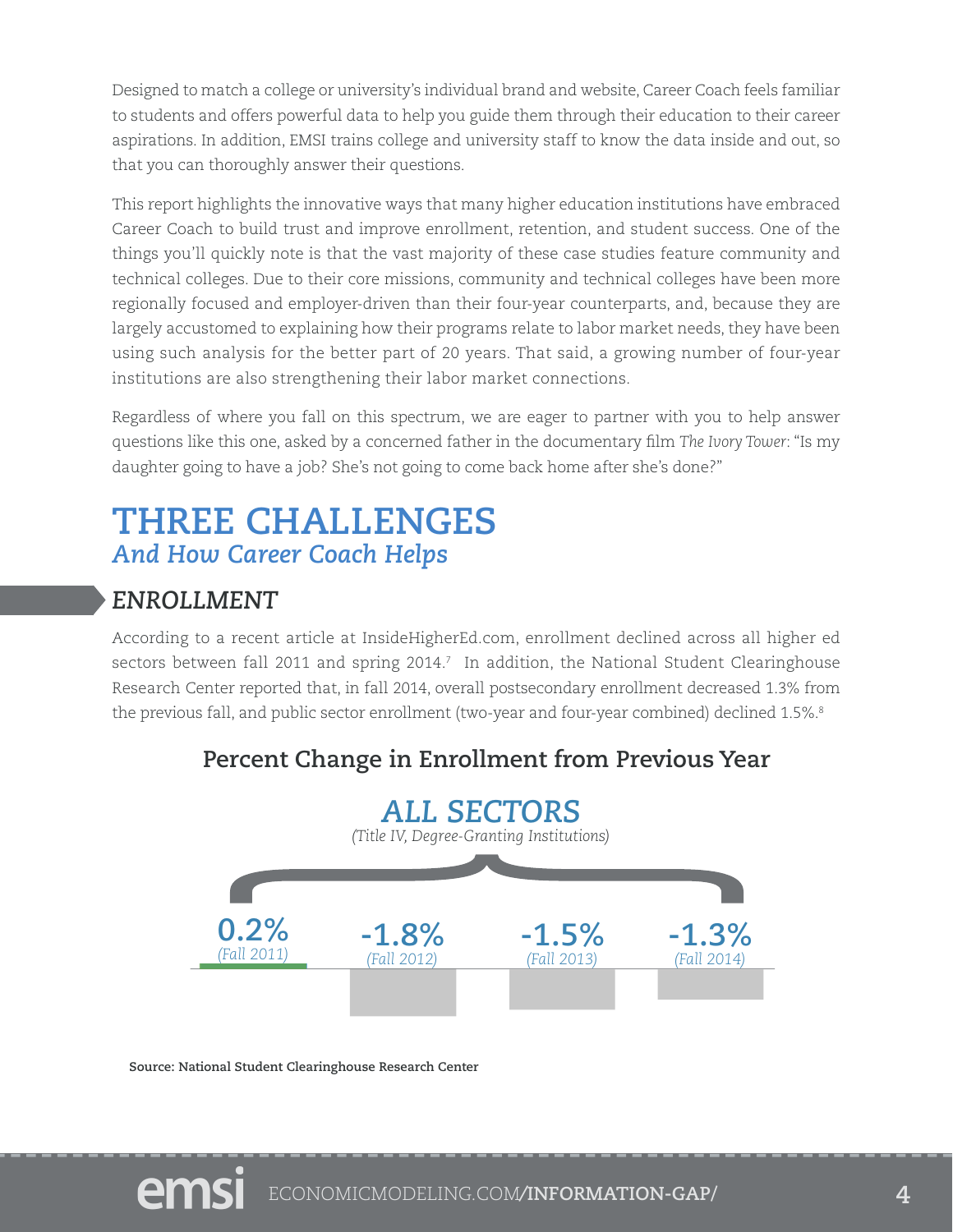These challenges are often much more pronounced at the regional level. For example, the *Mansfield* (Ohio) *News Journal* recently ran an insightful report on the situation at Ohio's community colleges.9 Despite an increase in demand for skilled labor,10 enrollment at Ohio's community colleges has dropped 18.5% over the last five years—and over 5% just from 2013 to 2014.

In some ways, this decline is to be expected: More students attend college during a recession, and so it is no surprise that enrollment has declined as the economy has recovered. However, with more schools facing outcome-based funding systems and a growing number of businesses saying they can't find qualified workers, enrollment remains a critical concern, especially for community colleges that have taken a particularly harsh hit. As stated in the *New York Times* article "Raising Ambitions: The Challenge in Teaching at Community Colleges," "Two-year colleges enroll nearly half of all undergraduates in this country, the majority coming from the lower half of the income distribution…. It is hard to see how economic mobility might regain momentum, or how an educated citizenry might be maintained, without community colleges accomplishing their mission of graduating the poor and struggling."

Career Coach was built to help fix this problem. By connecting educational program data at a college or university to local occupations, Career Coach helps individual institutions prove the value of their education and market their programs to prospective students. Here are some of the greatest success stories.

Florida's **Valencia College**—which, in 2010, awarded more associate degrees than any other two-year school in the nation—has embraced the role that Career Coach can play in the college's *A Smarter Way* campaign. The college launched a television commercial that featured a young woman literally searching in the dark for a career.<sup>11</sup> She finds a solution when a large, LED light suddenly spells out Career Coach. "Looking for info on the best careers in the area?" says the voiceover. "Career Coach by Valencia College can shine some light on the subject." The woman finds herself in a well-lit room where she can browse opportunities at Valencia College via the online tool. Valencia College has also featured Career Coach on billboards, radio spots, print materials, and a new landing page.

Career Coach also added a twist to **St. Louis Community College**'s *Step Inside and Find Your Future* campaign when the college introduced a 36-foot computer-and-WiFi-equipped trailer and invited prospective students and community members to *Click and Find Your Future*. The trailer transports staff and faculty to schools where they invite students (sixth-grade and up) to explore technology careers via STLCC Career Coach. The trailer also visits community events, such as fairs and festivals.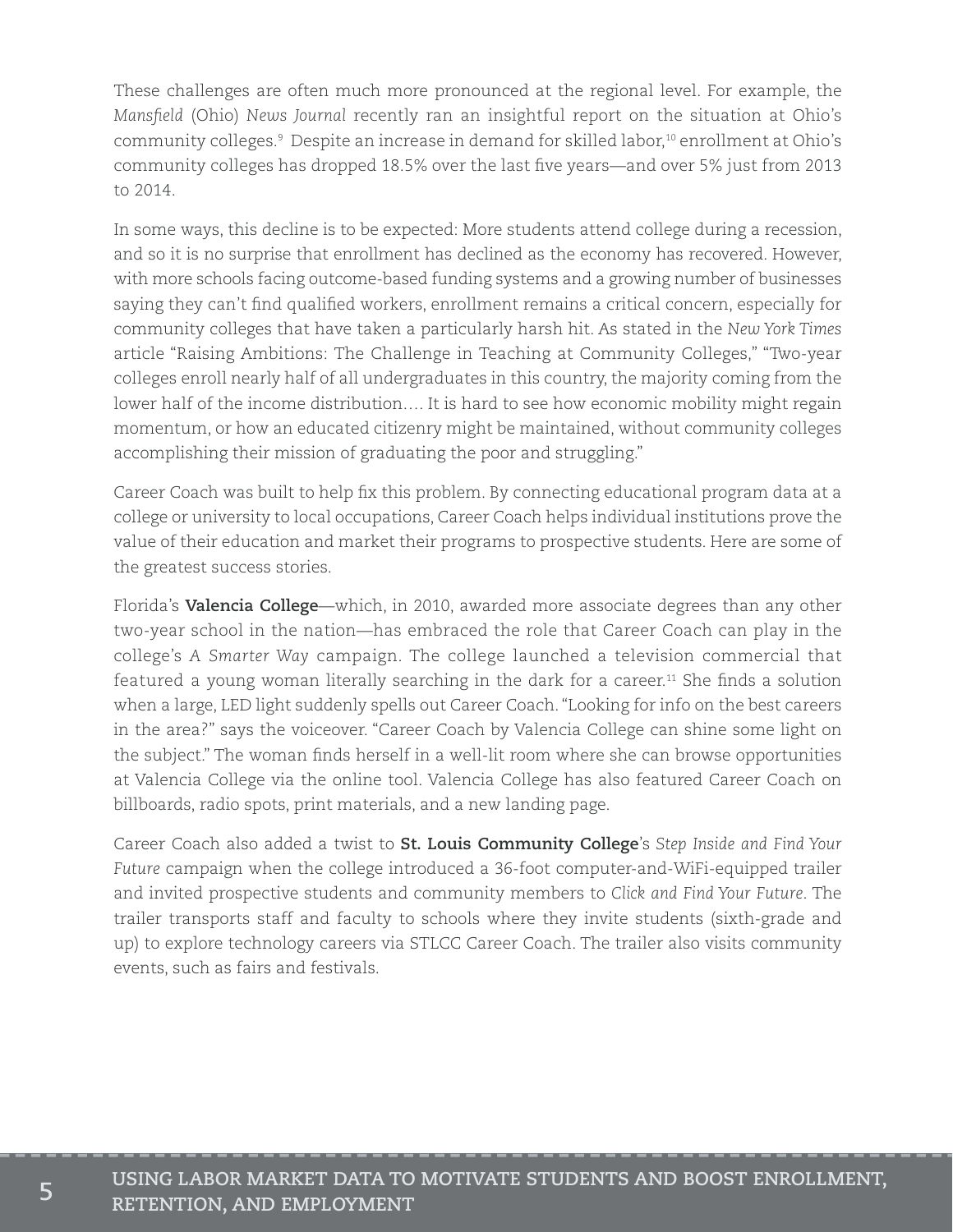Not only does Career Coach help higher education institutions bring students to campus for the first time; it also brings students back. As part of the *It's Your Turn to Learn* campaign, **Minnesota State Community and Technical College** targeted its non-returning, non-completing students. "The college's vision is a success story for every student," said Anthony Schaffhauser, Dean of Student Success at Minnesota State. "To do that, students have to have goals. It doesn't usually happen by chance." Adding Career Coach strengthened that effort considerably; the *It's Your Turn To Learn* campaign helped undecided students define their goals and has also led to the re-enrollment of about 60 former students.

Many universities are also starting to see how labor market data can demonstrate connections between their programs and growing regional opportunities, which in turn helps finalize enrollment decisions. For example, the **University of Idaho** plans to use Career Coach to boost enrollment by educating prospective students about its majors and the in-demand careers that could be attained with those majors.

#### *FIRST-YEAR EXPERIENCE AND RETENTION*

Noel-Levitz reports that half of college freshmen want career services upon arriving. And two Community College Research Center studies of community college students in Washington<sup>12</sup> and Virginia<sup>13</sup> found that a quarter of students who enroll in the fall semester do not return in the spring. Of those who do enroll in the spring, one fifth do not return for the subsequent fall semester.

Helping students understand how education fits into their path to opportunity is critical to keeping them motivated at college, especially during their first year. That's why Bill Griffin, Associate Vice President of Curriculum Programs at **Fayetteville Technical Community College**, introduces Career Coach to students immediately upon their arrival: "In my welcome letter, I encourage new students to take a look at Career Coach, so they have an idea of what they want to do before they start interacting with admissions counselors or faculty advisors. Hopefully, they'll have a better idea of where they want to go, how to get there, and the need to remain focused as they participate in their programs of study."

*"In my welcome letter, I encourage new students to take a look at Career Coach.... Hopefully, they'll have a better idea of where they want to go, how to get there, and the need to remain focused as they participate in their programs of study."*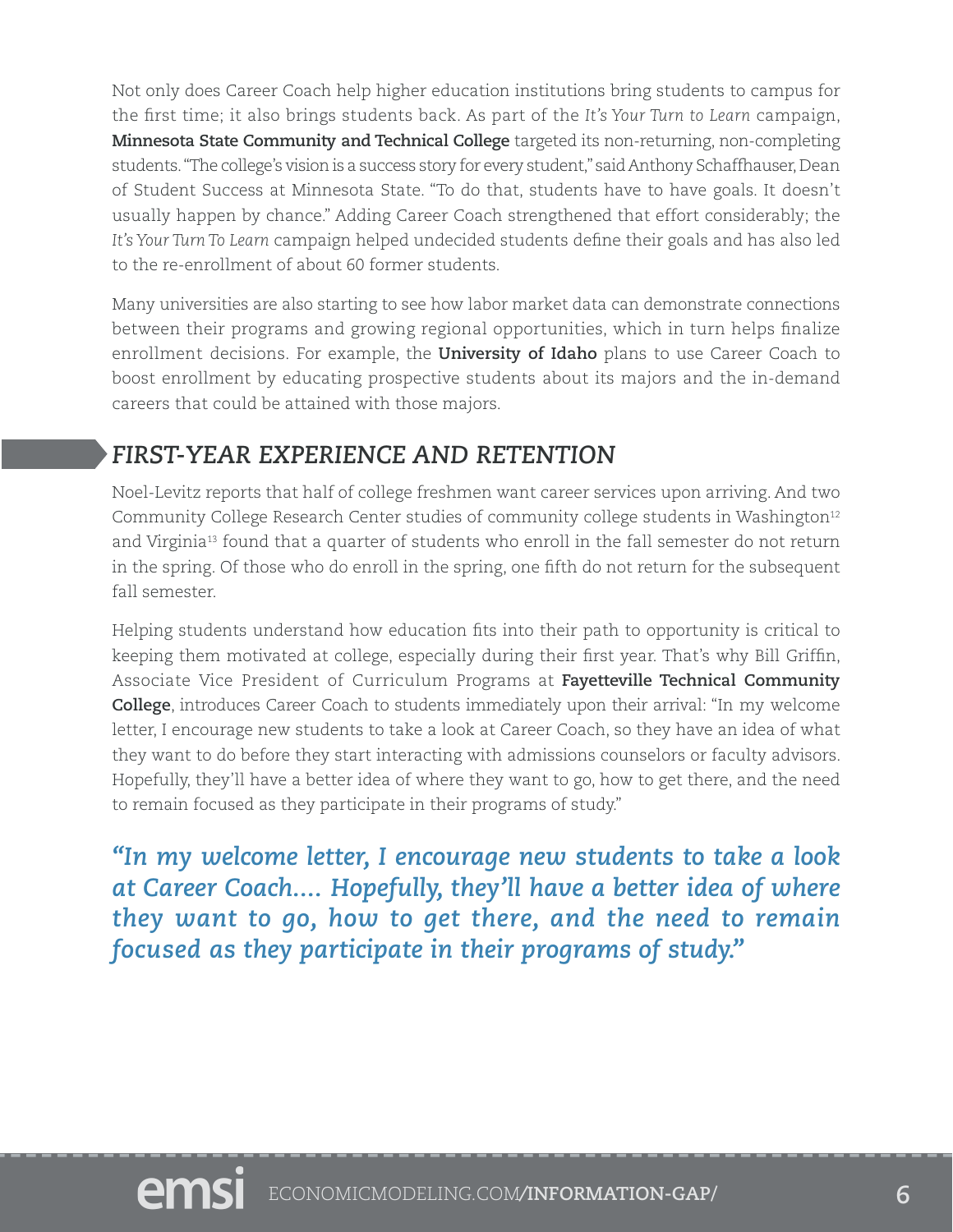FTCC found other uses for Career Coach that further enrich the student experience and better the institution as a whole. As FTCC Vice President of Human Resources and Workforce Development and Institutional Effectiveness Carl Mitchell explained it: "Career Coach is regularly used by people in student services, academics, workforce development, marketing, public relations, human resources, and by faculty and staff working at our various campuses. It's not isolated and available in just one area."

Advisement and career services directors at **Miami Dade College** also see the value of Career Coach, especially for new students. "Career Coach is honestly the first tool we use with students when they come in the door and they say, 'I want to be …' and we'll say, 'Well, what do you know about the career path? Have you explored what it means in terms of income, in terms of job prospects?' And the answer from students is usually no," said Paola Documet, who works at MDC's Medical Center campus.

#### *"Career Coach is honestly the first tool we use with students when they come in the door and they say, 'I want to be…' "*

At **North Central State College** in Ohio, students spend one-on-one time with their advisors over their first year and learn how to use Career Coach. The school also built Career Coach into their First Semester Course, which requires each student to use the tool in a project that confirms his or her career path.

At **Santa Monica College** in California, professors use Career Coach to help students better understand the opportunities ahead of them—as part of an assignment, as a mandatory threaded discussion, or as an extra credit project. An additional identification survey in SMC Career Coach also allows the college to track exactly who is using the tool, providing leads to admissions and advising staff.

#### *STUDENT SUCCESS*

Enrollment and retention lead toward the ultimate goal: student success. This refers to more than graduation rates. When we speak of true student success, we must consider graduation rates, full-time employment rates in students' chosen fields of study, and continuing education rates at more advanced levels. Success means guiding students along a path that fulfills their passions while also answering no to that question—Will I have massive debt and no career if I enroll?

Career Coach helps students reach success in many ways and across many demographics. For example, a new feature assists veterans and ex-military personnel who are transitioning into the civilian workforce. By mapping military occupation codes to standard occupation codes, this feature identifies civilian careers that are similar to specific jobs in the military and facilitates conversations with advisors about transferrable skills, helping veteran students streamline their education and reach their goals more quickly.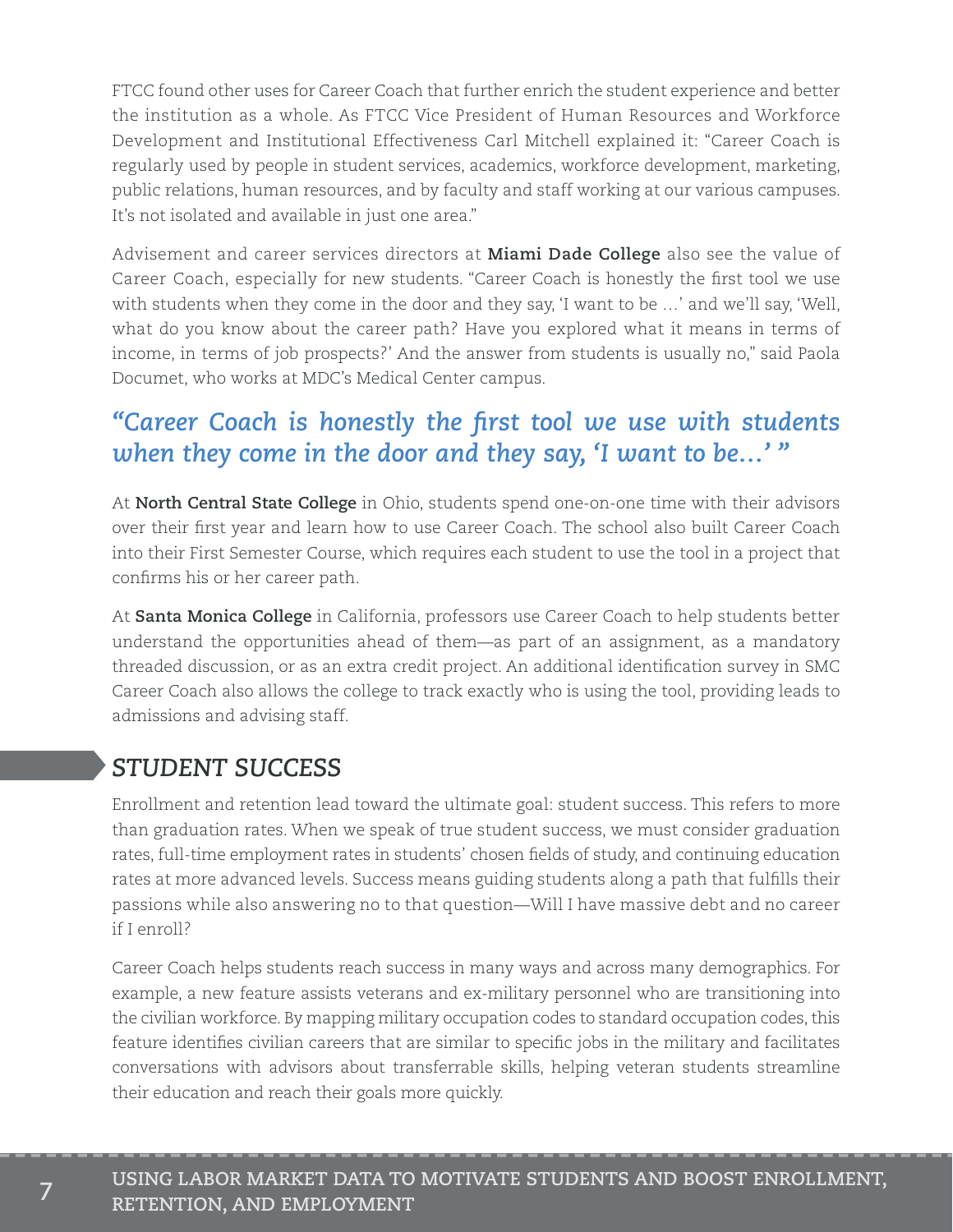

As Louis Efron, Head of Engagement for Tesla Motors and author of *How to Find a Job*, *Career*, *and Life You Love* wrote, "Just providing someone a job is an easy task; giving them the right job is the hard part.Get this right and you will unleash organizational growth and sustainability, plus shift economic power." 14 Higher education institutions are discovering that, with the help of Career Coach, *the hard part* doesn't have to be so hard.

The day after the 2014 State of the Union address, Vice President Joe Biden and his wife, Dr. Jill Biden, traveled to **Monroe Community College** in Rochester, New York, to talk at its Applied Technology Center. Biden's visit was inspired by MCC's response to local skills gaps, which after working with EMSI to research labor market needs and developing relationships with local businesses—resulted in the establishment of an accelerated machinist training program and secured career pathways for many of the college's graduates.

Beyond its research and data collection, MCC has placed a major emphasis on communicating the most pertinent data on careers and training to students and jobseekers in the Rochester area, largely via Career Coach. Among other congratulatory remarks during his post-State of the Union visit, Biden commended this tool.

#### *CPCC Career Coach attracts about 5,500 visits per month, and, in 2014, about 600 users clicked through the site to contact a staff member for additional information.*

Since launching Career Coach in early 2013, **Central Piedmont Community College** has taken a dynamic, multifaceted, budget-conscious approach to implementing the tool throughout each student's educational experience at the college. Owen Sutkowski, CPCC's Director of Transfer and Career Services, noted how Career Coach speaks to the entire student learning experience, to students in the middle of their education, and to those approaching graduation that are poised to enter the workforce. It's working. CPCC Career Coach attracts about 5,500 visits per month, and, in 2014, about 600 users clicked through the site to contact a staff member for additional information.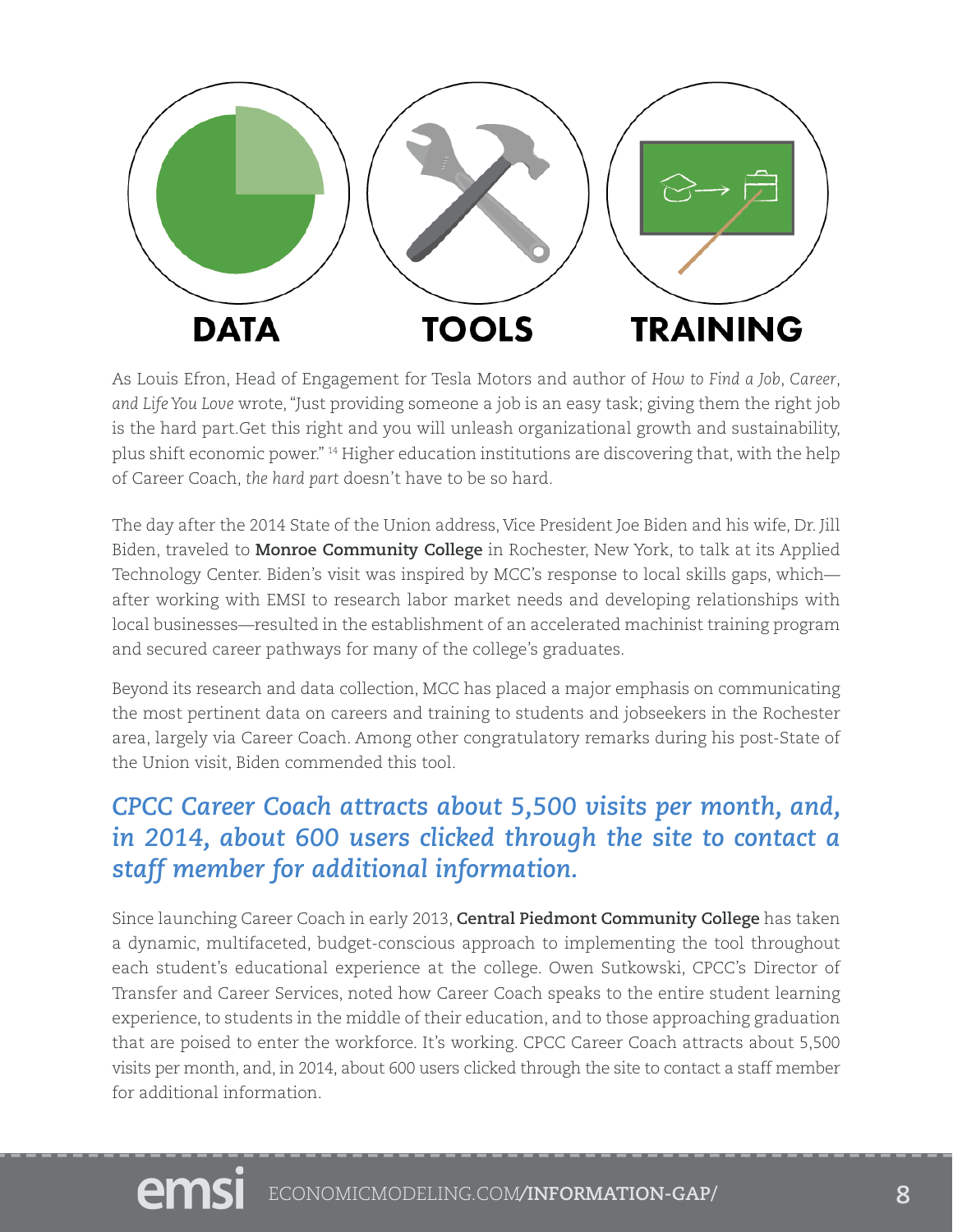Central Piedmont is also distributing Career Coach to high school guidance counselors and the area's "middle colleges"—transitional institutions that give high school-age students a jumpstart on college. In addition, CPCC hired a part-time Career Coach expert to make certain that the tool has a maximum impact. "Before we had Career Coach, I was recommending that people go to one place for job outlook, another for postings, and then visit the CPCC website for programs," said Sarah Wilson, CPCC's Career Coach Project Coordinator. "But Career Coach is one website. It gives people all the information they need to move forward with their education, at whatever stage they happen to be in."

**Amarillo College** in Texas also uses Career Coach as part of its data-based approach to student success. "All the wages, all the aging of the workforce, all the job openings and all the training that you need are all specific to our area," explained Ellen Green, the Chief of Communications and Marketing at Amarillo College. "It's really difficult to find the right information when it comes to salaries and also the aging of the workforce and how many people are going to be moving out of the job." Career Coach puts that information all in one place, making success easier to attain because students know what they need to accomplish in order to reach their goals.

## **CONCLUSION**

These case studies illustrate that when students can identify their goals and visualize related opportunities, enrollment, retention, and student success improve. By connecting your program data to real career opportunities, whether broad or narrow, you will help close the information gap for your students. If this is your goal, EMSI is in a position to help. We collect the necessary program information from your institution, map the data to real career opportunities, build and host a custom website for your students, and train you how to use it.

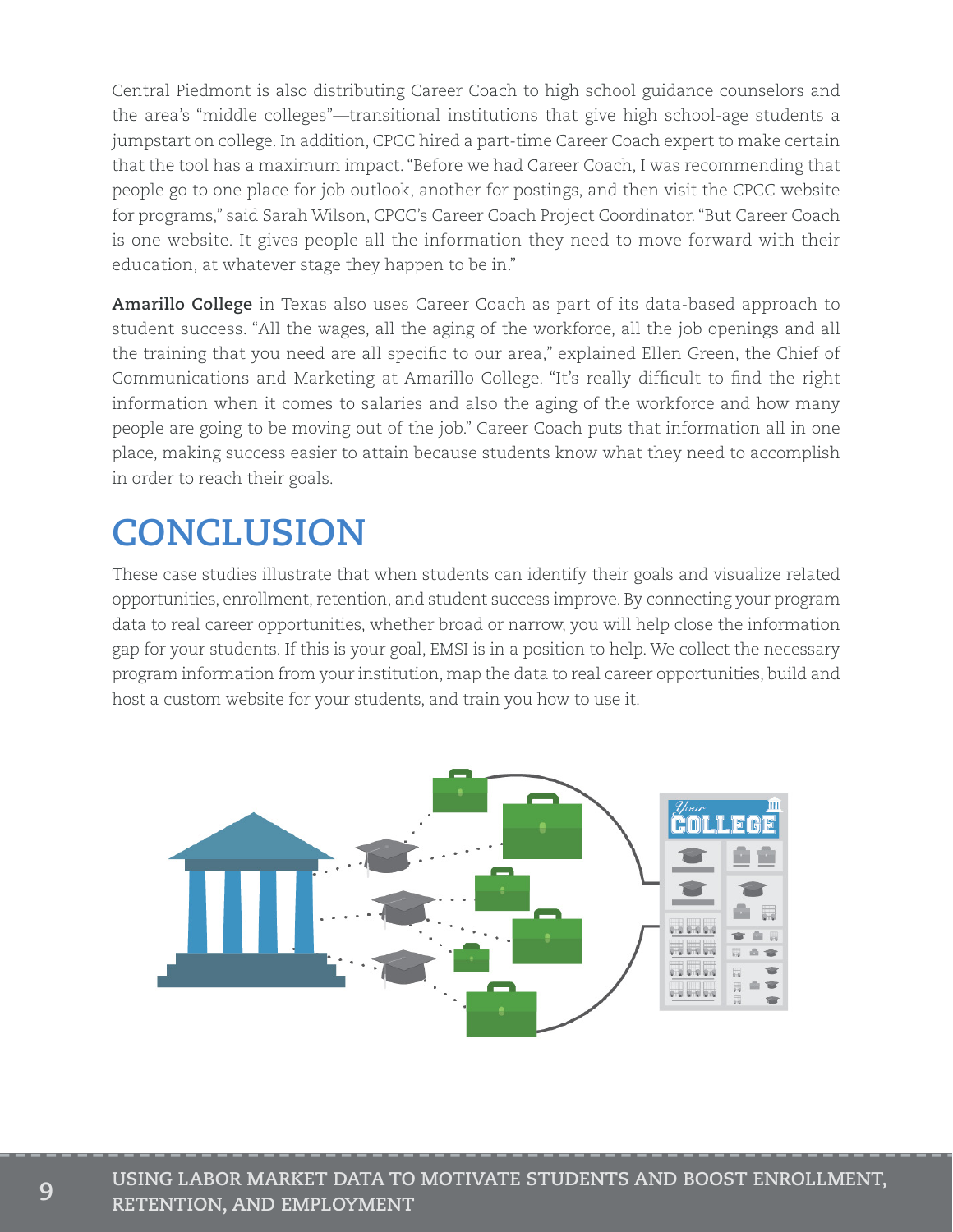#### *THE NEXT STEP*

Career Coach will continue to be a great tool that helps colleges and universities engage their students. But uncertainties about education and career decisions are reaching students at a much younger age, causing an increased need to deliver labor market information to students as early as high school. Young people and their parents are hungrier than ever for data that can help them make smarter choices. To get the full benefit of this information, they need to be able to access it before they decide where to enroll for college.

So, after meetings with the White House, many conversations with clients, and a year's worth of research, we've begun work with our parent company, CareerBuilder, to create Find Your Calling: a free, national, youth-oriented website designed to help high school students and their parents understand the labor market, line up their interests with real career opportunities, and, based on all of the colleges and universities in their area, determine which school and educational path is best suited to help them be successful. We plan to launch the site in 2015.

Find Your Calling is designed to complement Career Coach. One of the goals of this new tool is to create a way for young people to connect to those higher ed institutions that value and can discuss the relationship between education and career opportunities. To that end, for colleges and universities that use Career Coach, Find Your Calling will share their pre-mapped program data with millions of high school students and their parents, putting students in contact with the colleges and universities that can help. Then, Career Coach will provide campus-specific training and local data that will help educators engage students through enrollment and as they continue on in their studies, ensuring that they stay motivated on their paths toward careers.

*Students and parents are asking tough questions. Let us help you answer them.*



#### *CAREER COACH FIND YOUR CALLING*



**Contact Rob Sentz for more information:** *rob@economicmodeling.com, 208-892-5587.*